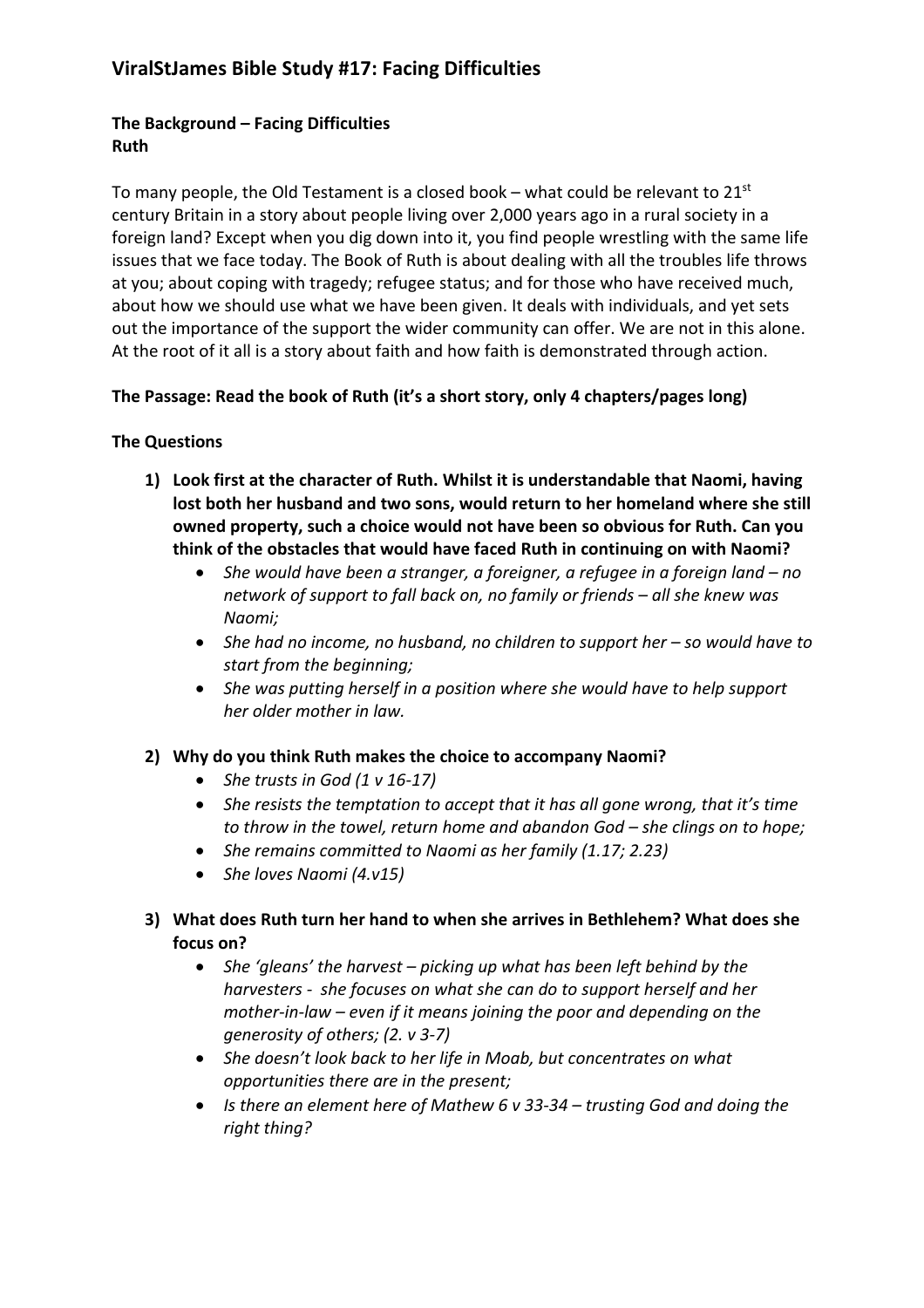# **ViralStJames Bible Study #17: Facing Difficulties**

### **4) What do we learn about Ruth's attitude?**

- *She isn't afraid to ask for help (2 v7)*
- *She is hardworking (2 v7)*
- *She is humble 2 v10, v13*)
- *She takes risks (leaving Moab; approaching Boaz when he was asleep and effectively asking him to marry her 3. v 9)*
- *She is obedient ( 3 v5)*
- *She is trusting – in the generosity of Boaz, in God*
- **5) What can we learn from Ruth and her actions?**
- **6) If you have time, now turn to Boaz. Unlike Ruth and Naomi, he has stayed in Bethlehem, prospered and is a respected member of his community. Their lives have gone in different directions. What is his reaction when he finds a foreign refugee picking up the left overs on his land?** 
	- *He is generous (2 v 15-16, 21)*
	- *He respects her for her actions to support her mother in law (2 v 11-12*
	- *He treats someone worse off than him with honour (2 v 14-15)*
	- *He looks out for her (2 15)*
- **7) What do you think inspires Boaz to act as he does?**
	- *Read Leviticus 19, v 9-10; 33-34. These laws were in place to help the Israelites reflect and demonstrate the love of God for the poor, the stranger – so they would stand out as beacons of light to the nations around them;*
	- *Whilst Boaz was not a priest, he clearly saw the need to put God's teachings into action in his business and personal life (Do we?)*
	- *His deeds reflected his words (2.v4)*
- **8) Is there an echo here of Matthew 25 v 34-40, and the Parable of the Good Samaritan (who is my neighbour?) Can you see the continuity between faith in action in Old Testament times and in the teachings of Jesus***?*
- **9) Boaz has been blessed with prosperity – but what is his attitude towards what he has?**
	- *Generosity – happy to let the poor glean (2 v 8)*
	- *Shares his meal with Ruth (2 v 14)*
	- *Gives Ruth six measures of barley for herself and Naomi (3.15)*
	- *Note that his life is enriched by his generosity – he receives the blessing of a loyal and faithful wife – and a son who becomes King David's grandfather and part of the genealogy of Jesus is an ancestor of Jesus (Mathew chapter 1)*
	- *He cares more about people than profits – but in giving he receives.*
- **10) Although the story focuses on Ruth and Boaz, we do see glimpses of the community at Bethlehem, particularly in Chapter 4 – what is their attitude?**